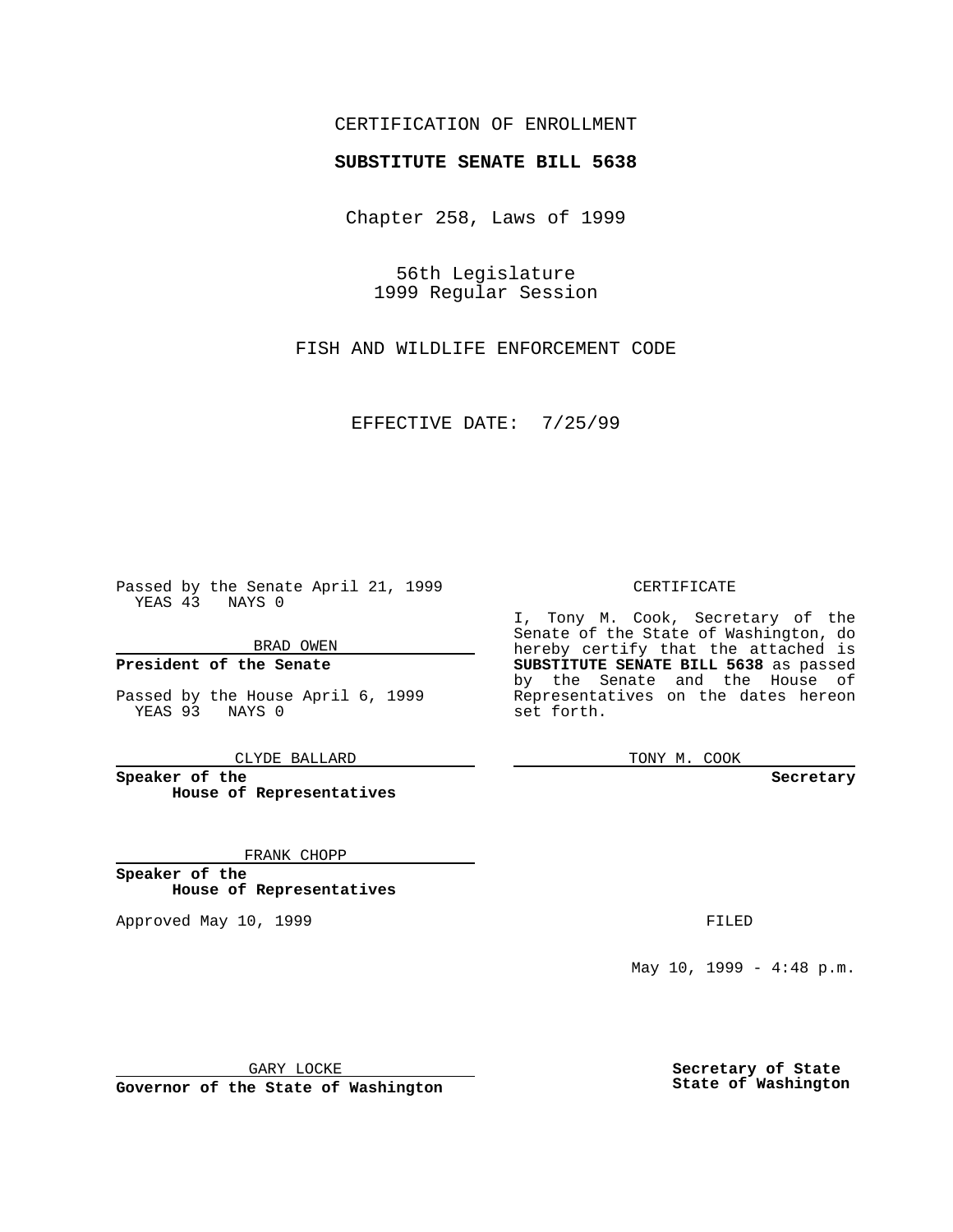## **SUBSTITUTE SENATE BILL 5638** \_\_\_\_\_\_\_\_\_\_\_\_\_\_\_\_\_\_\_\_\_\_\_\_\_\_\_\_\_\_\_\_\_\_\_\_\_\_\_\_\_\_\_\_\_\_\_

\_\_\_\_\_\_\_\_\_\_\_\_\_\_\_\_\_\_\_\_\_\_\_\_\_\_\_\_\_\_\_\_\_\_\_\_\_\_\_\_\_\_\_\_\_\_\_

### AS AMENDED BY THE HOUSE

Passed Legislature - 1999 Regular Session

#### **State of Washington 56th Legislature 1999 Regular Session**

**By** Senate Committee on Natural Resources, Parks & Recreation (originally sponsored by Senators Hargrove, Oke, Morton and T. Sheldon; by request of Department of Fish and Wildlife)

Read first time 02/26/1999.

 AN ACT Relating to making corrections to the fish and wildlife enforcement code; amending RCW 77.15.030, 77.15.400, 77.15.410, 77.15.430, 77.15.170, 77.15.230, 77.15.460, 77.15.600, 77.15.190, 77.15.550, 77.15.670, and 77.16.070; and repealing RCW 77.15.200, and 77.32.094.

6 BE IT ENACTED BY THE LEGISLATURE OF THE STATE OF WASHINGTON:

7 **Sec. 1.** RCW 77.15.030 and 1998 c 190 s 4 are each amended to read 8 as follows:

9 Where it is unlawful to hunt, take, fish, ((or)) possess<u>, or</u> 10 traffic in big game or protected or endangered fish or wildlife, then 11 each individual animal unlawfully taken or possessed is a separate 12 offense.

13 **Sec. 2.** RCW 77.15.400 and 1998 c 190 s 9 are each amended to read 14 as follows:

15 (1) A person is guilty of unlawful hunting of ((game)) wild birds 16 in the second degree if the person: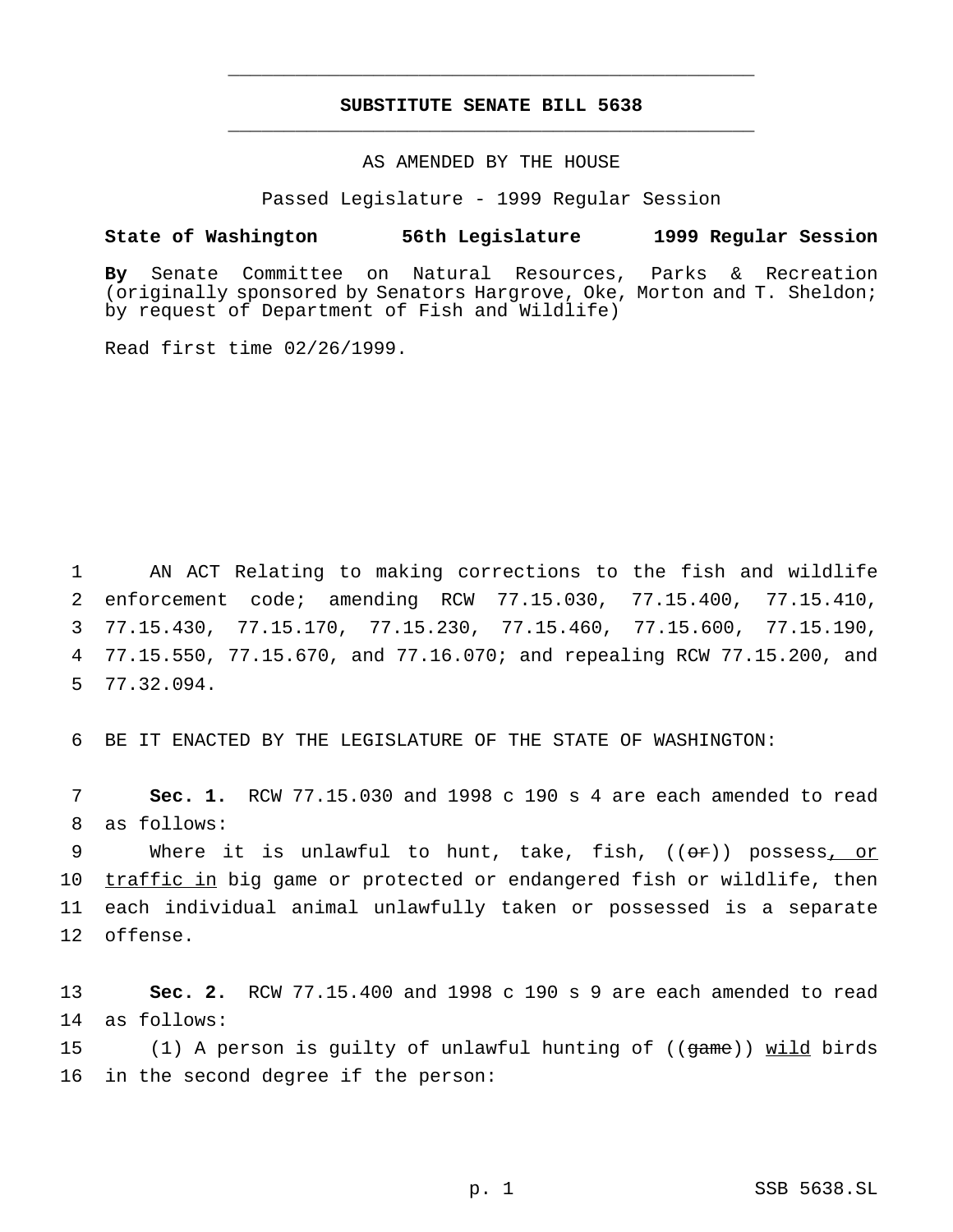(a) Hunts for, takes, or possesses a ((game)) wild bird and the person does not have and possess all licenses, tags, stamps, and permits required under this title;

 (b) Maliciously destroys, takes, or harms the eggs or nests of a 5 game bird except when authorized by permit;  $((\theta \cdot \mathbf{r}))$ 

 (c) Violates any rule of the commission or director regarding seasons, bag or possession limits but less than two times the bag or 8 possession limit, closed areas ((including game reserves)), closed times, or other rule addressing the manner or method of hunting or 10 possession of ((game)) wild birds; or

11 (d) Possesses a wild bird taken during a closed season for that wild bird or taken from a closed area for that wild bird.

13 (2) A person is guilty of unlawful hunting of ((game)) wild birds 14 in the first degree if the person ((hunts game birds and the person)) takes or possesses two times or more than the possession or bag limit 16 for ((such)) game birds allowed by rule of the commission or director. 17 (3)(a) Unlawful hunting of ((game)) wild birds in the second degree

is a misdemeanor.

19 (b) Unlawful hunting of ((game)) wild birds in the first degree is a gross misdemeanor.

 **Sec. 3.** RCW 77.15.410 and 1998 c 190 s 10 are each amended to read as follows:

 (1) A person is guilty of unlawful hunting of big game in the second degree if the person:

25 (a) Hunts for, takes, or possesses big game and the person does not have and possess all licenses, tags, or permits required under this 27 title;  $((\theta \cdot \hat{r}))$ 

 (b) Violates any rule of the commission or director regarding seasons, bag or possession limits, closed areas including game reserves, closed times, or any other rule governing the hunting, 31 taking, or possession of big game; or

 (c) Possesses big game taken during a closed season for that big 33 game or taken from a closed area for that big game.

 (2) A person is guilty of unlawful hunting of big game in the first degree if the person was previously convicted of any crime under this title involving unlawful hunting, killing, possessing, or taking big game, and within five years of the date that the prior conviction was 38 entered the person: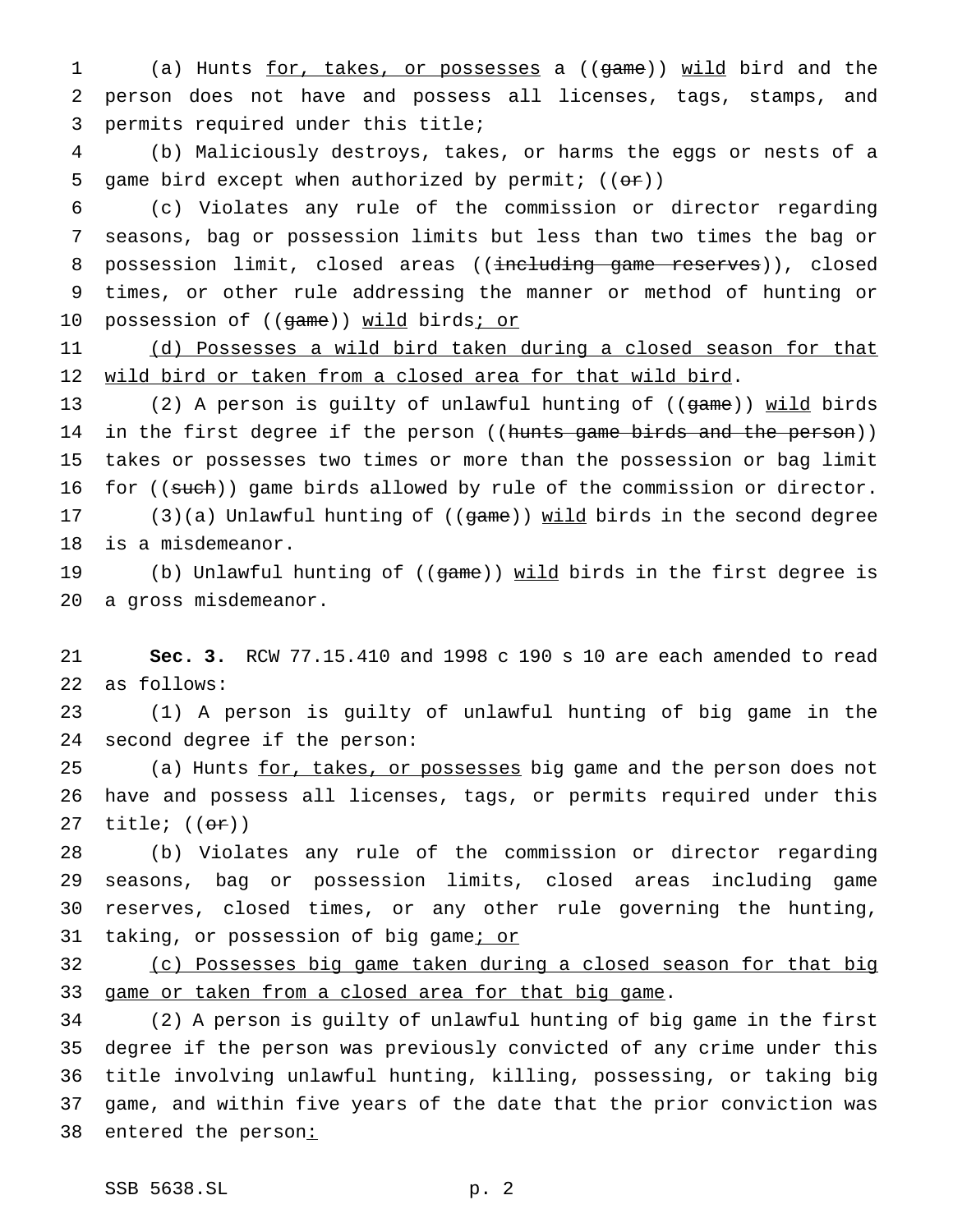1  $(a)$  Hunts for big game and( $($  +

2 (a) The person)) does not have and possess all licenses, tags, or 3 permits required under this title;  $((\theta \cdot \mathbf{r}))$ 

4 (b) ((The act was)) Acts in violation of any rule of the commission 5 or director regarding seasons, bag or possession limits, closed areas 6 including game reserves, or closed times; or

7 (c) Possesses big game taken during a closed season for that big 8 game or taken from a closed area for that big game.

9 (3)(a) Unlawful hunting of big game in the second degree is a gross 10 misdemeanor.

 (b) Unlawful hunting of big game in the first degree is a class C felony. Upon conviction, the department shall revoke all licenses or tags involved in the crime and the department shall order the person's hunting privileges suspended for two years.

15 **Sec. 4.** RCW 77.15.430 and 1998 c 190 s 11 are each amended to read 16 as follows:

17 (1) A person is guilty of unlawful hunting of ((game)) wild animals 18 in the second degree if the person:

19 (a) Hunts for, takes, or possesses a ((game)) wild animal that is 20 not classified as big game, and does not have and possess all licenses, 21 tags, or permits required by this title;  $((\theta \cdot \hat{r}))$ 

 (b) Violates any rule of the commission or director regarding seasons, bag or possession limits but less than two times the bag or possession limit, closed areas including game reserves, closed times, or other rule addressing the manner or method of hunting or possession 26 of ((game)) wild animals not classified as big game; or

27 (c) Possesses a wild animal that is not classified as big game 28 taken during a closed season for that wild animal or from a closed area 29 for that wild animal.

30 (2)( $(\overline{a})$ ) A person is guilty of unlawful hunting of ((game)) wild 31 animals in the first degree if the person ((hunts a game animal that is 32 not classified as big game; and

33 (b) The person)) takes or possesses two times or more than the 34 possession or bag limit for ((such game)) wild animals that are not 35 classified as big game animals as allowed by rule of the commission or 36 director.

37 (3)(a) Unlawful hunting of ((game)) wild animals in the second 38 degree is a misdemeanor.

p. 3 SSB 5638.SL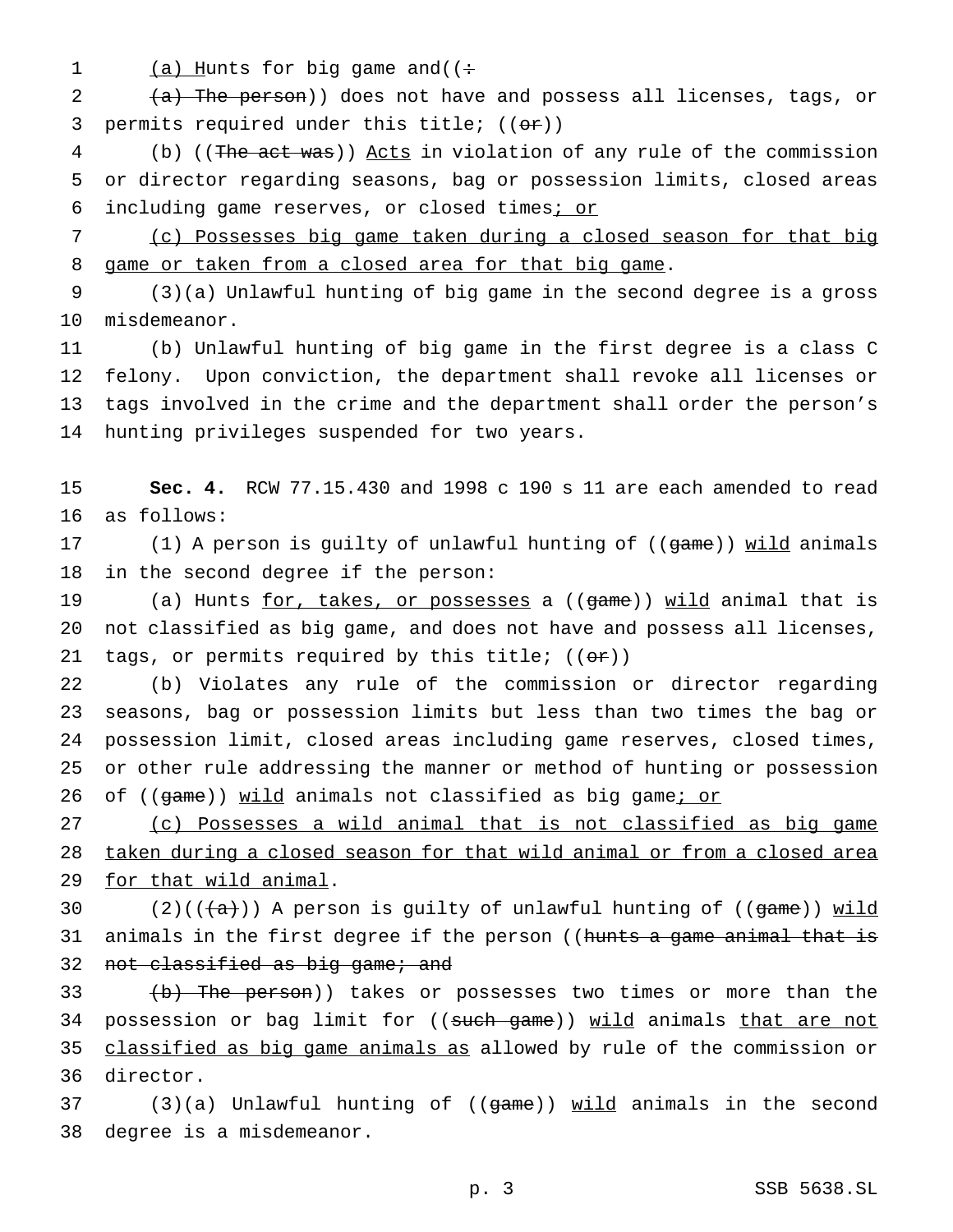1 (b) Unlawful hunting of ((game)) wild animals in the first degree is a gross misdemeanor.

 **Sec. 5.** RCW 77.15.170 and 1998 c 190 s 21 are each amended to read as follows:

 (1) A person is guilty of waste of fish and wildlife in the second degree if:

 (a) The person kills, takes, or possesses fish, shellfish, or wildlife and the value of the fish, shellfish, or wildlife is greater 9 than twenty dollars but less than two hundred fifty dollars; and

10 (b) The person recklessly allows such fish<u>, shellfish,</u> or wildlife to be wasted.

 (2) A person is guilty of waste of fish and wildlife in the first degree if:

14 (a) The person kills, takes, or possesses ((food)) fish, shellfish, 15 ((game fish, game birds,)) or ((game animals)) wildlife having a value 16 of two hundred fifty dollars or more or wildlife classified as big 17 game; and

18 (b) The person recklessly allows such fish, shellfish, or wildlife to be wasted.

 (3)(a) Waste of fish and wildlife in the second degree is a misdemeanor.

 (b) Waste of fish and wildlife in the first degree is a gross misdemeanor. Upon conviction, the department shall revoke any license or tag used in the crime and shall order suspension of the person's privileges to engage in the activity in which the person committed waste of fish and wildlife in the first degree for a period of one year.

 (4) It is prima facie evidence of waste if a processor purchases or engages a quantity of food fish, shellfish, or game fish that cannot be 30 processed within sixty hours after the food fish, game fish, or 31 shellfish are taken from the water, unless the food fish, game fish, or shellfish are preserved in good marketable condition.

 **Sec. 6.** RCW 77.15.230 and 1998 c 190 s 26 are each amended to read as follows:

 (1) A person is guilty of unlawful use of department lands or 36 facilities if the person enters upon, uses, or remains upon department $_$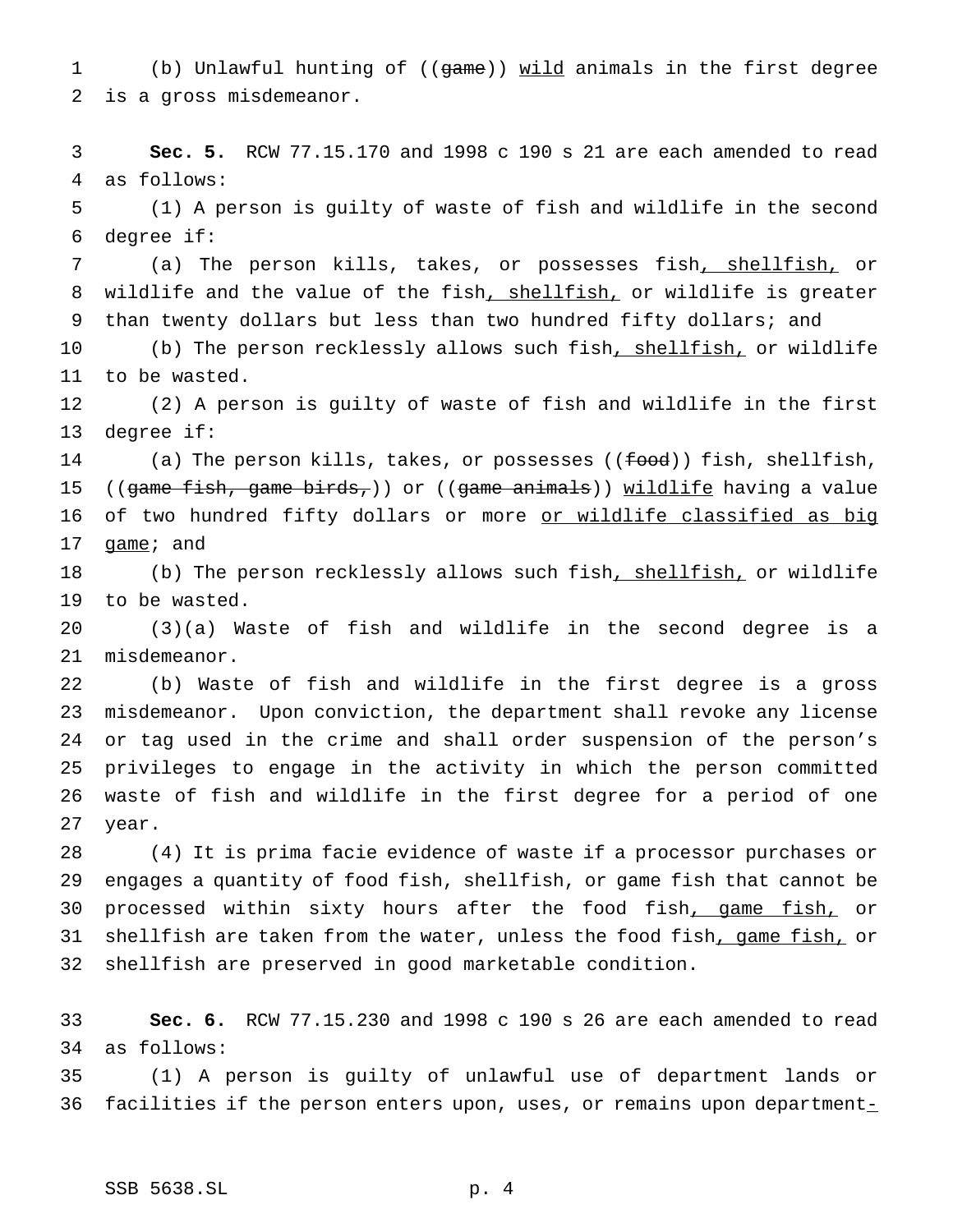owned or department-controlled lands or facilities in violation of any rule of the department.

 (2) Unlawful use of department lands or facilities is a misdemeanor.

 **Sec. 7.** RCW 77.15.460 and 1998 c 190 s 28 are each amended to read as follows:

 (1) A person is guilty of unlawful possession of a loaded firearm in a motor vehicle if:

 (a) The person carries, transports, conveys, possesses, or controls 10 a rifle or shotgun in <u>or on</u> a motor vehicle; and

 (b) The rifle or shotgun contains shells or cartridges in the magazine or chamber, or is a muzzle-loading firearm that is loaded and capped or primed.

 (2) A person is guilty of unlawful use of a loaded firearm if the person negligently shoots a firearm from, across, or along the maintained portion of a public highway.

17 (3) Unlawful possession of a loaded firearm in a motor vehicle or 18 unlawful use of a loaded firearm is a misdemeanor.

(4) This section does not apply if the person:

 (a) Is a law enforcement officer who is authorized to carry a firearm and is on duty within the officer's respective jurisdiction;

 (b) Possesses a disabled hunter's permit as provided by RCW 77.32.237 and complies with all rules of the department concerning hunting by persons with disabilities.

 (5) For purposes of this section, a firearm shall not be considered loaded if the detachable clip or magazine is not inserted in or attached to the firearm.

 **Sec. 8.** RCW 77.15.600 and 1998 c 190 s 32 are each amended to read as follows:

 (1) A person is guilty of engaging in commercial wildlife activity without a license if the person:

 (a) Deals in raw furs for commercial purposes and does not hold a 33 fur dealer license required by chapter 77.32 RCW; or

34 (b) Practices taxidermy for ((profit)) commercial purposes and does 35 not hold a taxidermy license required by chapter  $77.32$  RCW(( $\div$  or

36 (c) Operates a game farm without a license required by chapter 77.32 RCW)).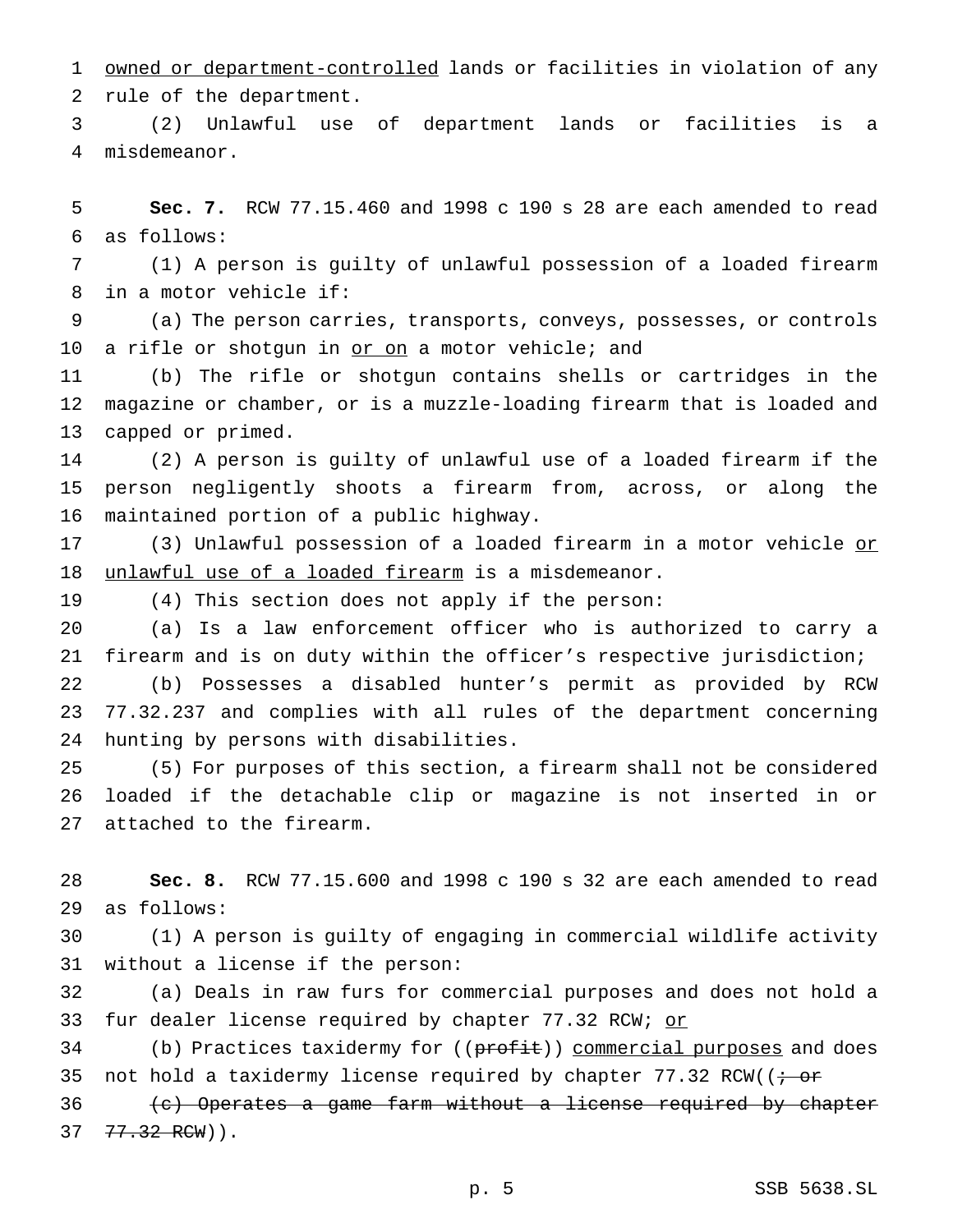(2) Engaging in commercial wildlife activities without a license is a gross misdemeanor.

 **Sec. 9.** RCW 77.15.190 and 1998 c 190 s 34 are each amended to read as follows:

(1) A person is guilty of unlawful trapping if the person:

 (a) Sets out traps that are capable of taking wild animals, game animals, or furbearing mammals and does not possess all licenses, tags, 8 or permits required under this title;  $((\theta \cdot \hat{r}))$ 

 (b) Violates any rule of the commission or director regarding seasons, bag or possession limits, closed areas including game reserves, closed times, or any other rule governing the trapping of wild animals; or

13 (c) Fails to identify the owner of the traps or devices by neither 14 (i) attaching a metal tag with the owner's department-assigned identification number or the name and address of the trapper legibly written in numbers or letters not less than one-eighth inch in height 17 nor (ii) inscribing into the metal of the trap such number or name and address.

(2) Unlawful trapping is a misdemeanor.

 **Sec. 10.** RCW 77.15.550 and 1998 c 190 s 40 are each amended to read as follows:

 (1) A person is guilty of violating commercial fishing area or time in the second degree if the person acts for commercial purposes and 24 takes, fishes for, possesses, delivers, or receives food fish or shellfish:

26 (a) At a time not authorized by statute or rule;  $((\theta \cdot \mathbf{r}))$ 

 (b) From an area that was closed to the taking of such food fish or 28 shellfish for commercial purposes by statute or rulei or

 (c) If such fish or shellfish do not conform to the special restrictions or physical descriptions established by rule of the 31 department.

 (2) A person is guilty of violating commercial fishing area or time in the first degree if the person commits the act described by subsection (1) of this section and:

 (a) The person acted with knowledge that the area or time was not open to the taking or fishing of food fish or shellfish for commercial purposes; and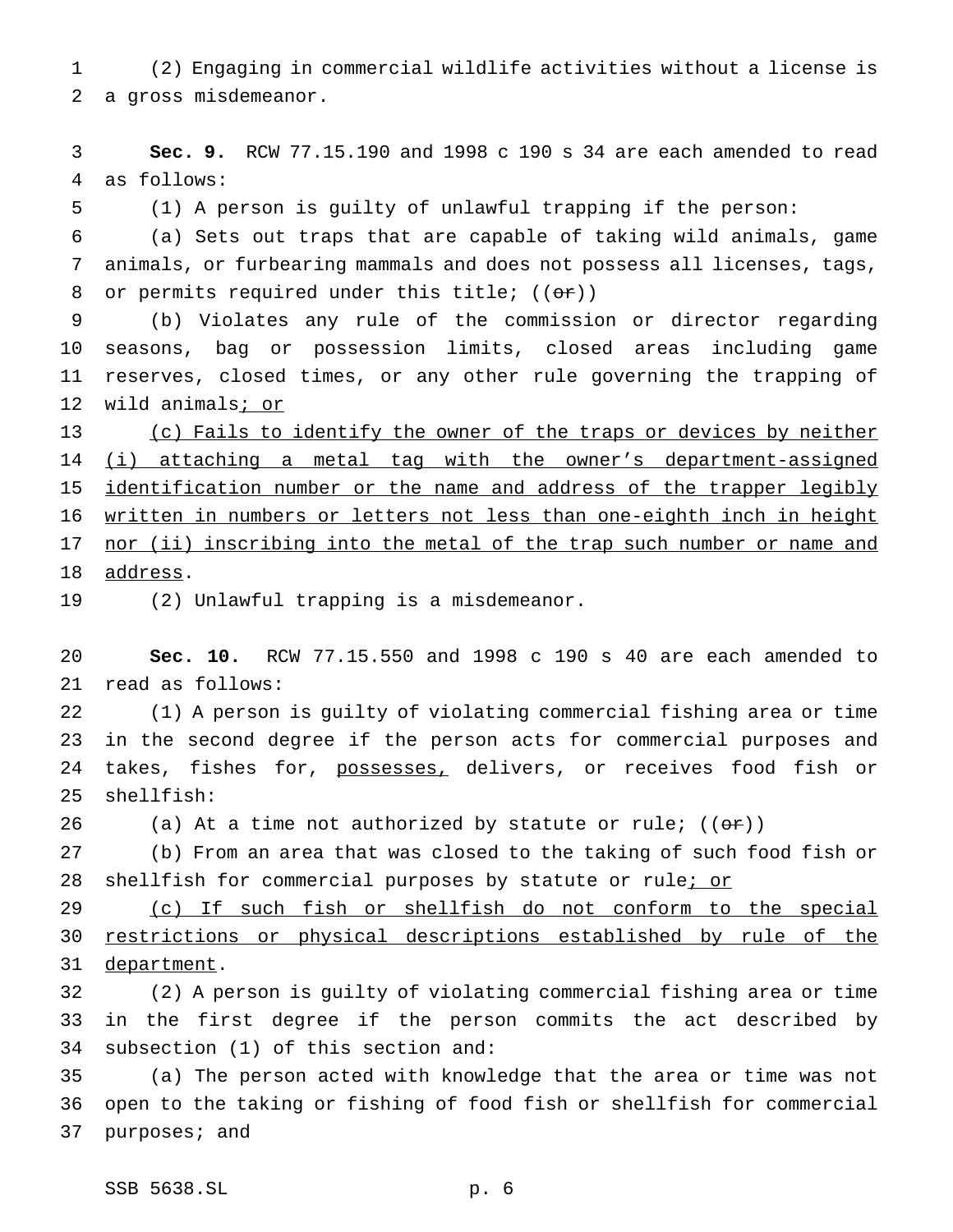(b) The violation involved two hundred fifty dollars or more worth of food fish or shellfish.

 (3)(a) Violating commercial fishing area or time in the second degree is a gross misdemeanor.

 (b) Violating commercial fishing area or time in the first degree is a class C felony.

 **Sec. 11.** RCW 77.15.670 and 1998 c 190 s 60 are each amended to read as follows:

9 (1) A person is guilty of ((<del>unlawful hunting or fishing when</del>)) 10 <u>violating a suspension of department</u> privileges ((<del>are revoked or</del> 11 suspended)) in the second degree if the person ((hunts or fishes and 12 the person's privilege to engage in such hunting or fishing)) engages 13 in any activity that is licensed by the department and the person's 14 privileges to engage in that activity were revoked or suspended by any court or the department.

16 (2) A person is guilty of ((unlawful hunting or fishing when)) 17 violating a suspension of department privileges ((are revoked or 18 suspended)) in the first degree if the person commits the act described by subsection (1) of this section and:

 (a) The suspension of privileges that was violated was a permanent suspension;

 (b) The person takes or possesses more than two hundred fifty dollars' worth of unlawfully taken food fish, wildlife, game fish, seaweed, or shellfish; or

 (c) The violation involves the hunting, taking, or possession of fish or wildlife classified as endangered or threatened or big game.

27 (3)(a) ((Unlawful hunting or fishing when)) Violating a suspension 28 of department privileges ((are revoked or suspended)) in the second degree is a gross misdemeanor. Upon conviction, the department shall order permanent suspension of the person's privileges to engage in such hunting or fishing activities.

32 (b) ((Unlawful hunting or fishing when)) Violating a suspension of 33 department privileges ((are revoked or suspended)) in the first degree is a class C felony. Upon conviction, the department shall order permanent suspension of all privileges to hunt, fish, trap, or take wildlife, food fish, or shellfish.

 (4) As used in this section, hunting includes trapping with a trapping license.